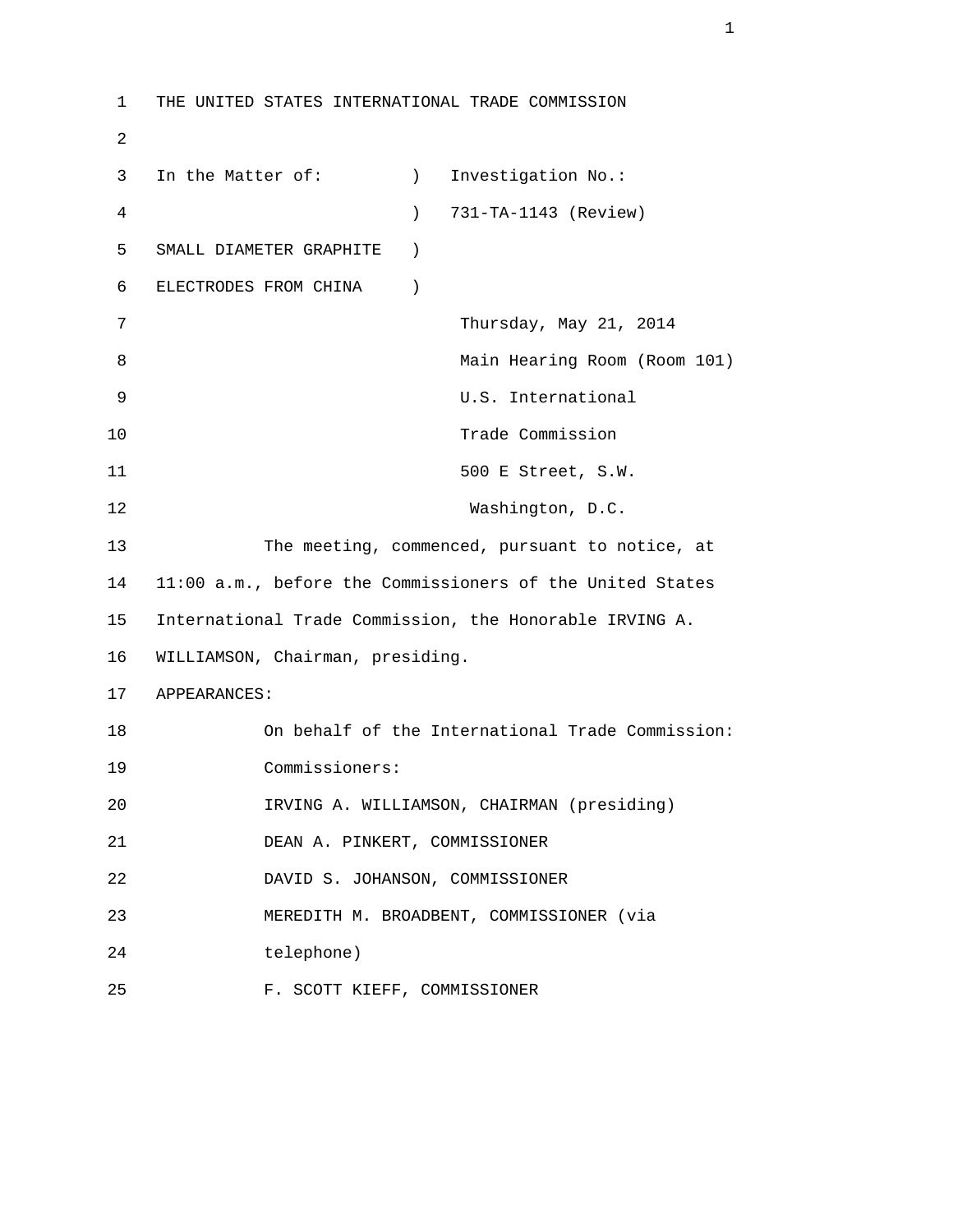```
 1 APPEARANCES (Continued) 
 2 
3 WILLIAM R. BISHOP, SUPERVISORY HEARINGS AND 
 4 INFORMATION OFFICER 
 5 SHARON BELLAMY, PROGRAM SUPPORT SPECIALIST 
6 
7 Staff: 
8 JEFFREY OKUN-KOZLOWSKI, INTERNATIONAL TRADE 
9 ANALYST 
10 PETER SULTAN, ATTORNEY-ADVISOR 
11 DOUGLAS CORKRAN, SUPERVISORY INVESTIGATOR 
12 
13 
14 
15 
16 
17 
18 
19 
20 
21 
22 
23 
24 
25
```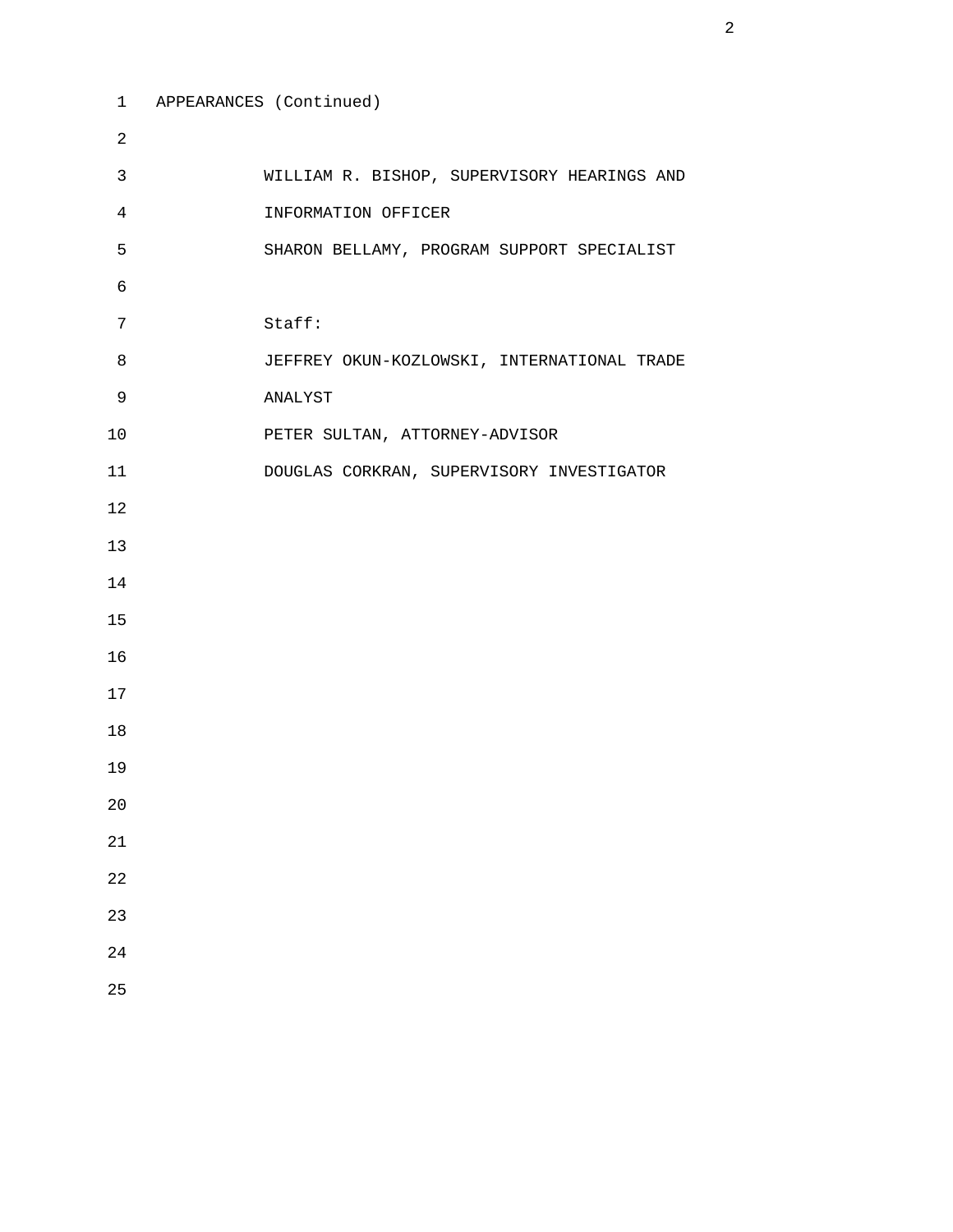| 1              | PROCEEDINGS                                                  |
|----------------|--------------------------------------------------------------|
| $\overline{a}$ | (11:00 A.M.)                                                 |
| 3              | Good morning. This meeting<br>CHAIRMAN WILLIAMSON:           |
| $\overline{4}$ | of the U.S. International Trade Commission will now come to  |
| 5              | Welcome to Commissioner Broadbent who is<br>order.           |
| 6              | participating by telephone.                                  |
| 7              | COMMISSIONER BROADBENT: Good morning.                        |
| 8              | CHAIRMAN WILLIAMSON: Good morning. I understand that         |
| 9              | there are no agendas for future meetings, minutes,           |
| 10             | ratification lists or outstanding action jackets to          |
| 11             | consider.                                                    |
| 12             | Next we turn to the vote in Investigation No.                |
| 13             | 731-TA-1143 (Review) Small Diameter Graphite Electrodes from |
| 14             | China.                                                       |
| 15             | Welcome to Mr. Corkran and the staff who                     |
| 16             | participated in this investigation.                          |
| 17             | Are there any questions for the staff?                       |
| 18             | (No response.)                                               |
| 19             | Are there any additions<br>CHAIRMAN WILLIAMSON:              |
| 20             | or corrections to the staff report?                          |
| 21             | Douglas Corkran, Office of<br>MR. CORKRAN:                   |
| 22             | Investigations, thank you Mr. Chairman.<br>There are no      |
| 23             | corrections or revisions to the staff report, however it is  |
| 24             | my pleasure to introduce Industry Analyst Jeffrey            |
| 25             | Okun-Kozlowski, who is working on his first case with us.    |

3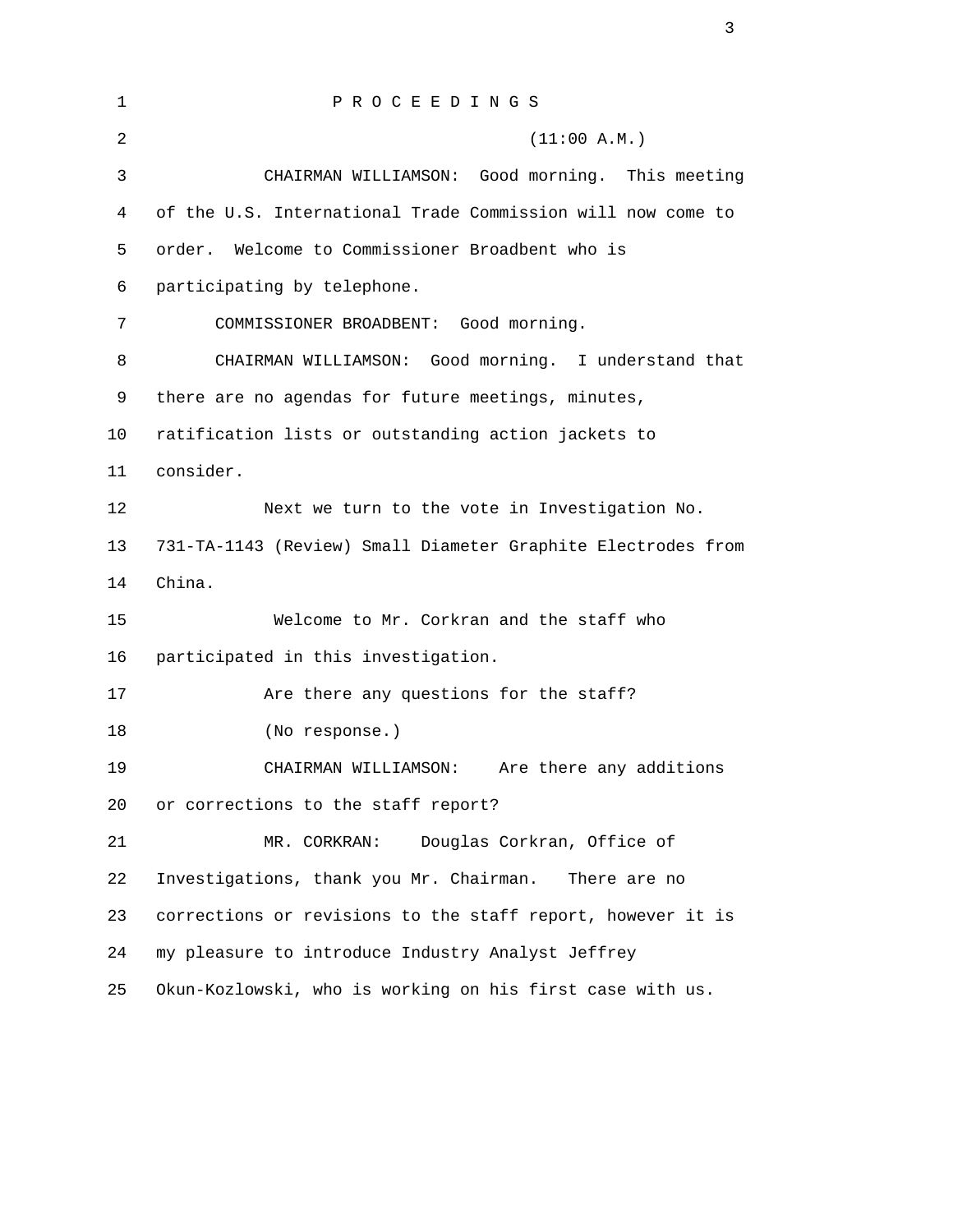1 CHAIRMAN WILLIAMSON: Welcome. Is there any 2 objection to the approval of the staff report? 3 (No response.) 4 CHAIRMAN WILLIAMSON: Hearing none, it is 5 approved. 6 Mr. Secretary will you please call the roll? 7 MR. BISHOP: Thank you Mr. Chairman, 8 Commissioner Pinkert? 9 COMMISSIONER PINKERT: I vote in the 10 affirmative. 11 MR. BISHOP: Commissioner Johanson? 12 COMMISSIONER JOHANSON: I vote in the 13 affirmative. 14 MR. BISHOP: Commissioner Williamson? 15 COMMISSIONER WILLIAMSON: I vote in the 16 affirmative. 17 MR. BISHOP: Commissioner Kieff? 18 COMMISSIONER KIEFF: I vote in the affirmative. 19 MR. BISHOP: Commissioner Broadbent? 20 COMMISSIONER BROADBENT: I vote in the 21 affirmative. 22 MR.BISHOP: Commissioner Schmidtlein is not 23 participating. 24 Mr. Chairman the Commission has reached an affirmative 25 determination.

4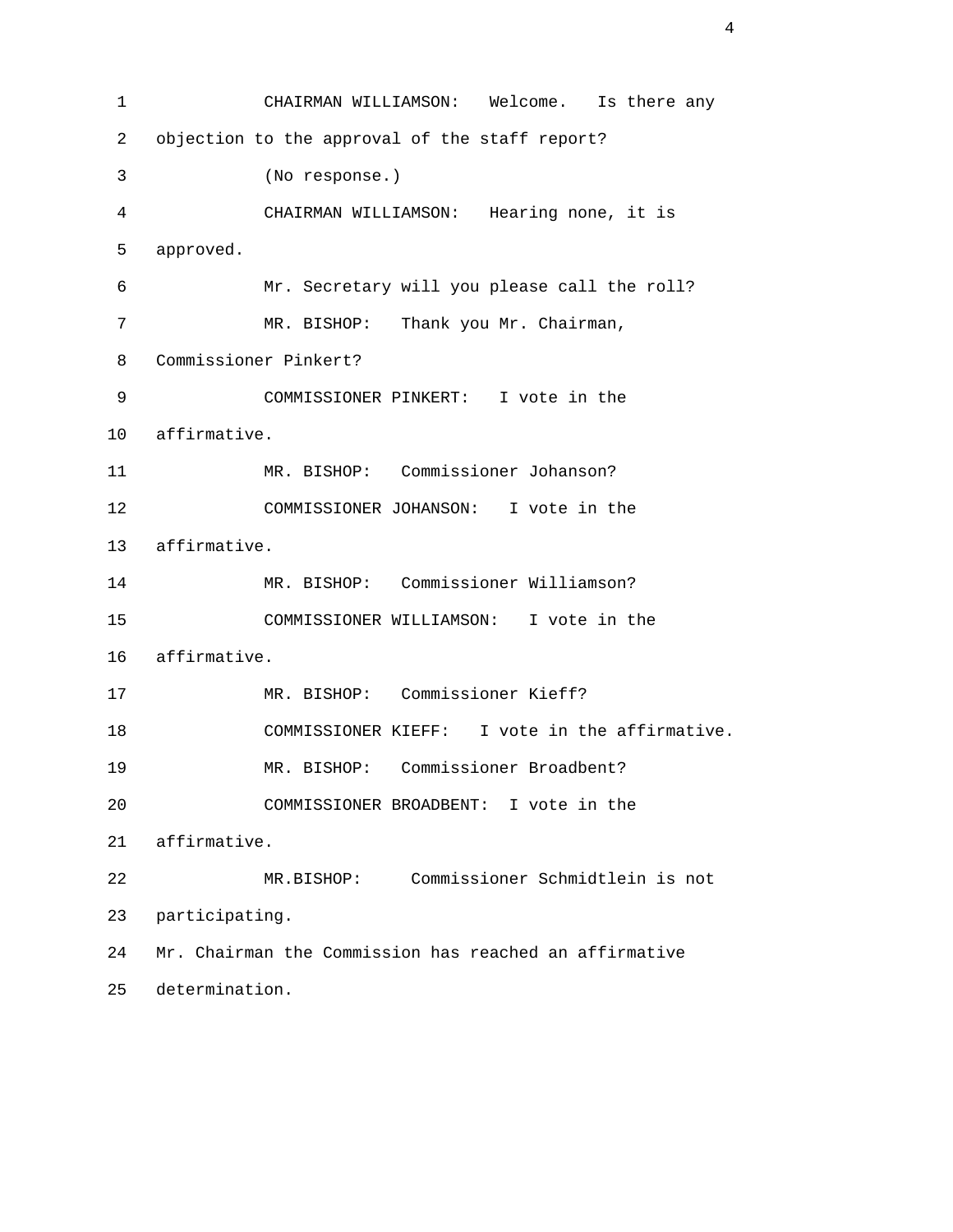1 CHAIRMAN WILLIAMSON: Thank you Mr. Secretary. 2 Further information regarding this determination will be in 3 the press release. Views of the Commission currently are 4 scheduled to be completed and filed on June 2, 2014. 5 Thank you to all of the staff who participated in 6 this investigation. Seeing that there is no other business 7 before the Commission this meeting is adjourned. 8 (Whereupon, at 11:01 a.m, the meeting was 9 concluded.) 

 $\sim$  5